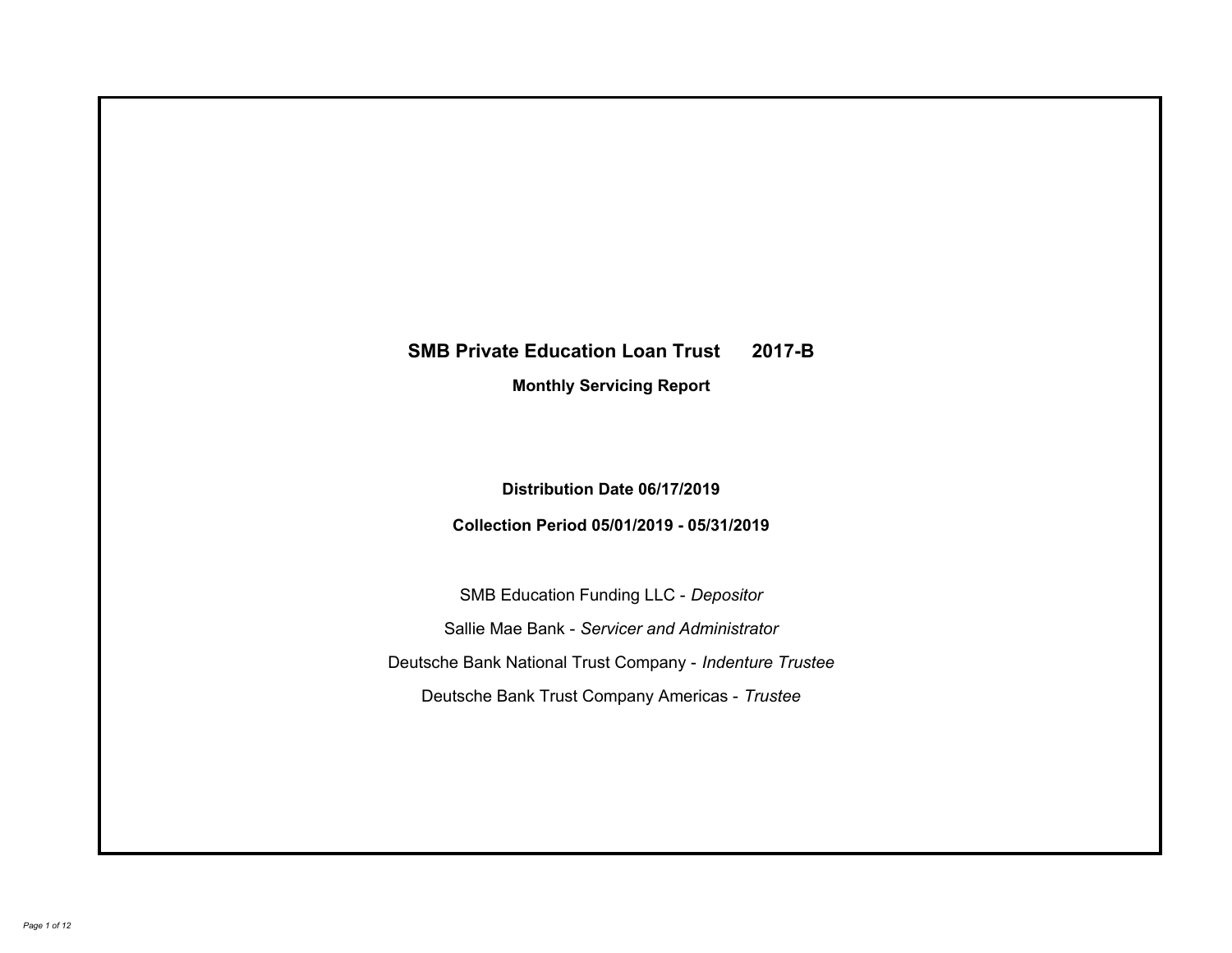| Α           | <b>Student Loan Portfolio Characteristics</b>   |                                              | Settlement Date<br>11/08/2017 | 04/30/2019            | 05/31/2019            |
|-------------|-------------------------------------------------|----------------------------------------------|-------------------------------|-----------------------|-----------------------|
|             | <b>Principal Balance</b>                        |                                              | \$701,477,893.40              | \$577,728,883.10      | \$569,594,380.91      |
|             | Interest to be Capitalized Balance              |                                              | 46,726,543.99                 | 39,371,694.91         | 39,833,230.98         |
|             | Pool Balance                                    |                                              | \$748,204,437.39              | \$617,100,578.01      | \$609,427,611.89      |
|             | Weighted Average Coupon (WAC)                   |                                              |                               |                       |                       |
|             |                                                 | WAC1 (Contractual Interest Rate on the Loan) | 8.97%                         | 9.82%                 | 9.80%                 |
|             | WAC2 (Average of Applicable Interest Rate)      |                                              | 8.94%                         | 9.76%                 | 9.74%                 |
|             | WAC3 (Average of Actual Interest Rate)          |                                              | 8.86%                         | 9.68%                 | 9.66%                 |
|             | Weighted Average Remaining Term                 |                                              | 135.09                        | 129.28                | 129.06                |
|             | Number of Loans                                 |                                              | 66,252                        | 55,024                | 54,304                |
|             | Number of Borrowers<br>Pool Factor              |                                              | 63,554                        | 52,890<br>0.824775352 | 52,198<br>0.814520178 |
|             | Since Issued Total Constant Prepayment Rate (1) |                                              |                               | 10.78%                | 10.82%                |
|             |                                                 |                                              |                               |                       |                       |
| B           | <b>Debt Securities</b>                          | <b>Cusip/Isin</b>                            | 05/15/2019                    |                       | 06/17/2019            |
|             | A1                                              | 83189DAA8                                    | \$29,005,268.08               |                       | \$18,943,667.66       |
|             | A <sub>2</sub> A                                | 83189DAB6                                    | \$268,000,000.00              |                       | \$268,000,000.00      |
|             | A2B                                             | 83189DAC4                                    | \$132,000,000.00              |                       | \$132,000,000.00      |
|             | B                                               | 83189DAD2                                    | \$50,000,000.00               |                       | \$50,000,000.00       |
|             |                                                 |                                              |                               |                       |                       |
| $\mathsf C$ | <b>Certificates</b>                             | Cusip/Isin                                   | 05/15/2019                    |                       | 06/17/2019            |
|             | Residual                                        | 83189D100                                    | \$100,000.00                  |                       | \$100,000.00          |
|             |                                                 |                                              |                               |                       |                       |
| D           | <b>Account Balances</b>                         |                                              | 05/15/2019                    |                       | 06/17/2019            |
|             | Reserve Account Balance                         |                                              | \$1,891,480.00                |                       | \$1,891,480.00        |
|             |                                                 |                                              |                               |                       |                       |
| Е           | <b>Asset / Liability</b>                        |                                              | 05/15/2019                    |                       | 06/17/2019            |
|             | Overcollateralization Percentage                |                                              | 22.38%                        |                       | 23.05%                |
|             | Specified Overcollateralization Amount          |                                              | \$185,130,173.40              |                       | \$182,828,283.57      |
|             | Actual Overcollateralization Amount             |                                              | \$138,095,309.93              |                       | \$140,483,944.23      |

(1) For additional information, see 'Since Issued CPR Methodology' found on page 11 of this report.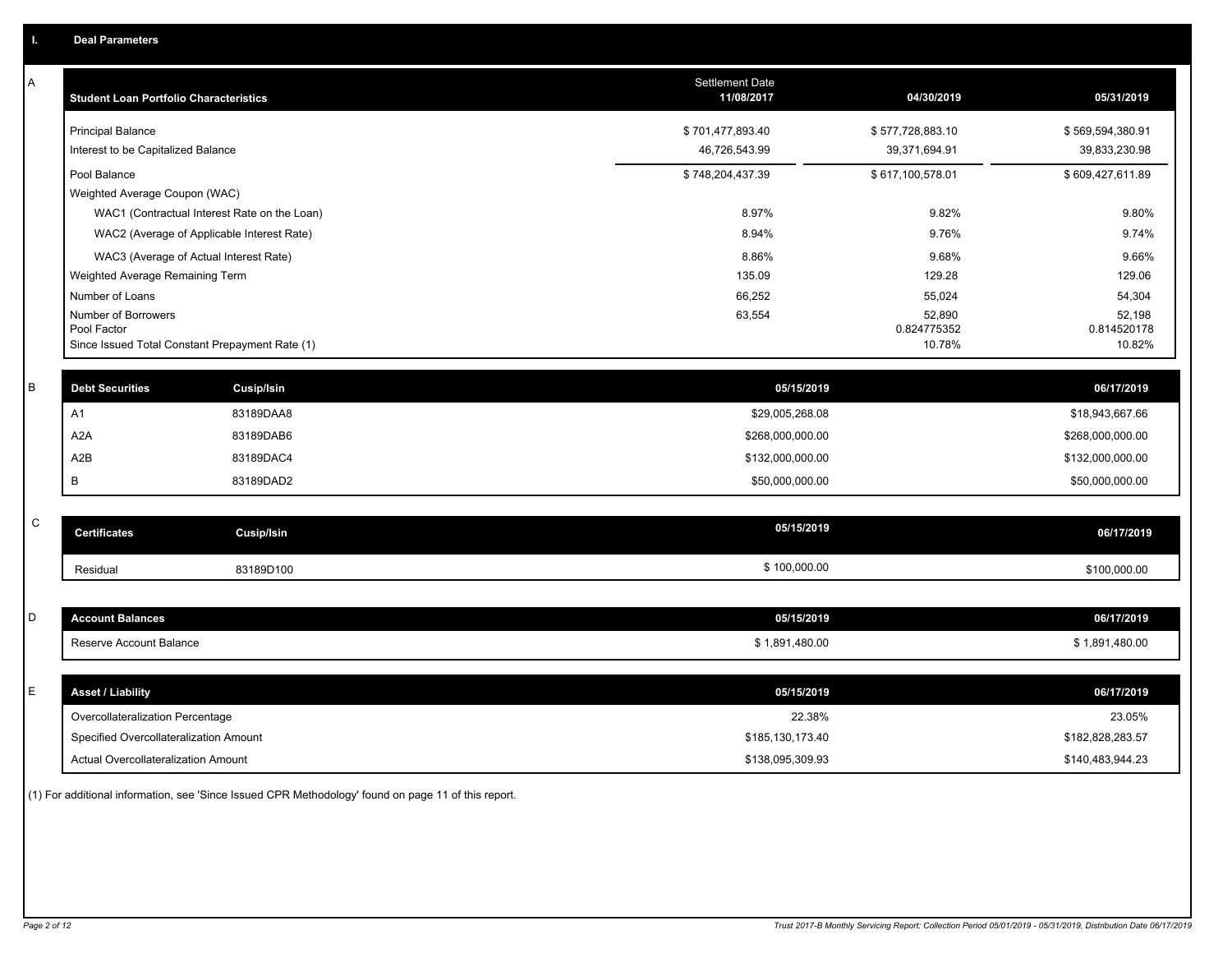### **II. 2017-B Trust Activity 05/01/2019 through 05/31/2019**

| Α | <b>Student Loan Principal Receipts</b>                           |                 |
|---|------------------------------------------------------------------|-----------------|
|   | <b>Borrower Principal</b>                                        | 8,527,999.06    |
|   | <b>Consolidation Activity Principal</b>                          | 0.00            |
|   | Seller Principal Reimbursement                                   | 0.00            |
|   | Servicer Principal Reimbursement                                 | 0.00            |
|   | Delinquent Principal Purchases by Servicer                       | 0.00            |
|   | <b>Other Principal Deposits</b>                                  | 72,527.59       |
|   | <b>Total Principal Receipts</b>                                  | \$8,600,526.65  |
| В | <b>Student Loan Interest Receipts</b>                            |                 |
|   | <b>Borrower Interest</b>                                         | 3,004,294.17    |
|   | <b>Consolidation Activity Interest</b>                           | 0.00            |
|   | Seller Interest Reimbursement                                    | 0.00            |
|   | Servicer Interest Reimbursement                                  | 0.00            |
|   | Delinquent Interest Purchases by Servicer                        | 0.00            |
|   | Other Interest Deposits                                          | 521.87          |
|   | <b>Total Interest Receipts</b>                                   | \$3,004,816.04  |
| С | <b>Recoveries on Realized Losses</b>                             | \$69,753.35     |
| D | <b>Investment Income</b>                                         | \$26,757.99     |
| Е | <b>Funds Borrowed from Next Collection Period</b>                | \$0.00          |
| F | <b>Funds Repaid from Prior Collection Period</b>                 | \$0.00          |
| G | Loan Sale or Purchase Proceeds                                   | \$0.00          |
| н | Initial Deposits to Distribution Account                         | \$0.00          |
|   | <b>Excess Transferred from Other Accounts</b>                    | \$0.00          |
| J | <b>Borrower Benefit Reimbursements</b>                           | \$0.00          |
| Κ | <b>Other Deposits</b>                                            | \$0.00          |
| L | <b>Other Fees Collected</b>                                      | \$0.00          |
| М | <b>AVAILABLE FUNDS</b>                                           | \$11,701,854.03 |
| N | Non-Cash Principal Activity During Collection Period             | \$466,024.46    |
| O | Aggregate Purchased Amounts by the Depositor, Servicer or Seller | \$73,049.46     |
| P | Aggregate Loan Substitutions                                     | \$0.00          |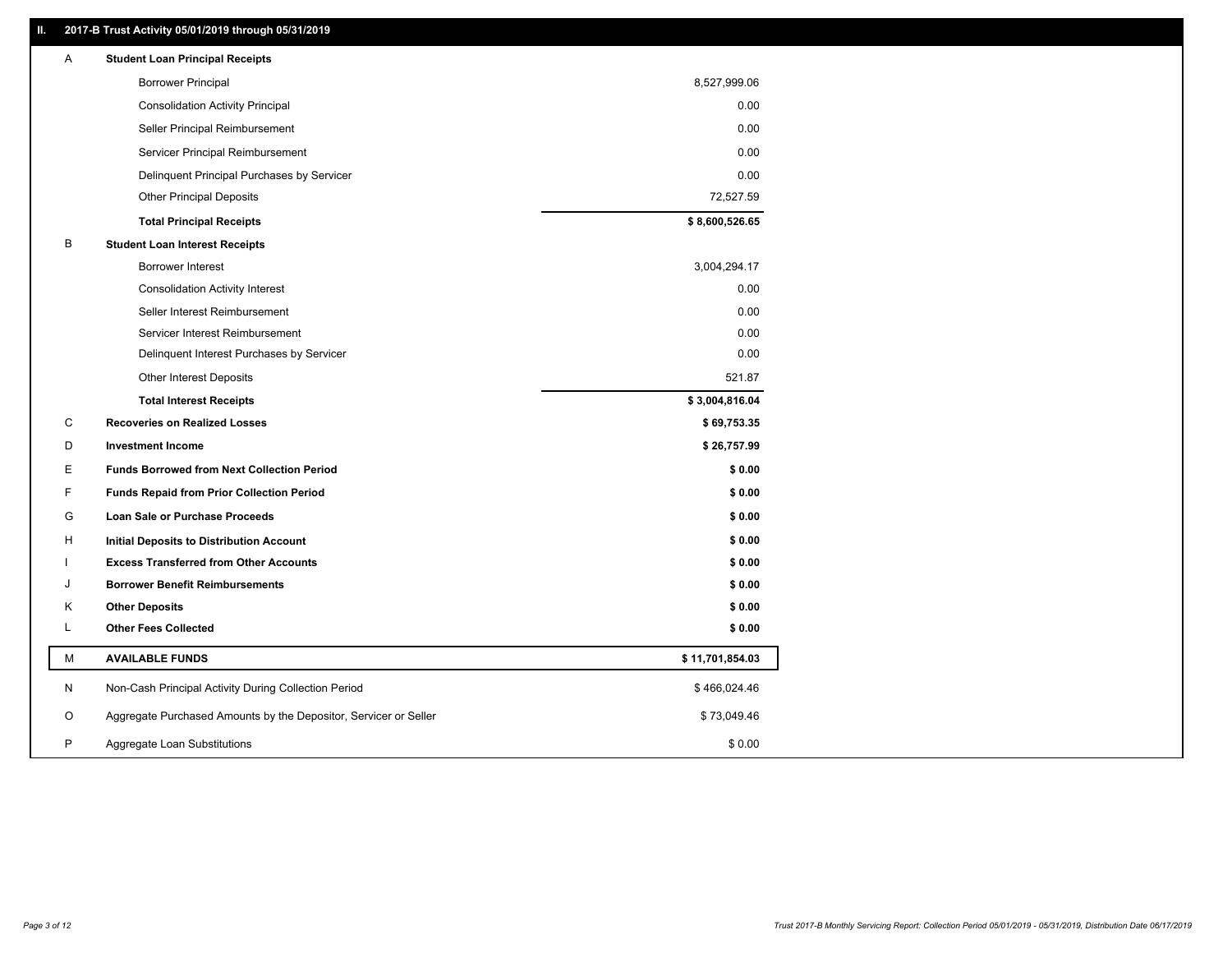|                   |                       |                          |         |                                                           | <b>Loans by Repayment Status</b> |                            |                          |         |                                                           |                |                            |
|-------------------|-----------------------|--------------------------|---------|-----------------------------------------------------------|----------------------------------|----------------------------|--------------------------|---------|-----------------------------------------------------------|----------------|----------------------------|
|                   |                       |                          |         | 05/31/2019                                                |                                  |                            |                          |         | 04/30/2019                                                |                |                            |
|                   |                       | <b>Wtd Avg</b><br>Coupon | # Loans | Principal and<br><b>Interest Accrued</b><br>to Capitalize | % of Principal                   | % of Loans in<br>Repay (1) | <b>Wtd Avg</b><br>Coupon | # Loans | Principal and<br><b>Interest Accrued</b><br>to Capitalize | % of Principal | % of Loans in<br>Repay (1) |
| INTERIM:          | IN SCHOOL             | 10.68%                   | 5,916   | \$78,477,559.17                                           | 12.877%                          | $-$ %                      | 10.65%                   | 7,041   | \$92,880,112.83                                           | 15.051%        | $-$ %                      |
|                   | <b>GRACE</b>          | 10.53%                   | 2,588   | \$32,636,325.68                                           | 5.355%                           | $-$ %                      | 10.57%                   | 1,584   | \$19,030,661.96                                           | 3.084%         | $-$ %                      |
|                   | <b>DEFERMENT</b>      | 10.46%                   | 2,542   | \$29,907,403.69                                           | 4.907%                           | $-$ %                      | 10.45%                   | 2,646   | \$30,785,537.10                                           | 4.989%         | $-$ %                      |
| <b>REPAYMENT:</b> | <b>CURRENT</b>        | 9.34%                    | 40,718  | \$434,091,307.39                                          | 71.229%                          | 92.674%                    | 9.35%                    | 41,054  | \$436,476,047.89                                          | 70.730%        | 92.005%                    |
|                   | 31-60 DAYS DELINQUENT | 9.77%                    | 587     | \$7,477,190.86                                            | 1.227%                           | 1.596%                     | 10.03%                   | 629     | \$8,363,233.97                                            | 1.355%         | 1.763%                     |
|                   | 61-90 DAYS DELINQUENT | 10.03%                   | 279     | \$3,657,615.89                                            | 0.600%                           | 0.781%                     | 10.19%                   | 234     | \$3,087,219.89                                            | 0.500%         | 0.651%                     |
|                   | > 90 DAYS DELINQUENT  | 10.59%                   | 150     | \$1,887,990.86                                            | 0.310%                           | 0.403%                     | 10.77%                   | 155     | \$2,083,781.78                                            | 0.338%         | 0.439%                     |
|                   | FORBEARANCE           | 9.61%                    | 1,524   | \$21,292,218.35                                           | 3.494%                           | 4.546%                     | 9.86%                    | 1,681   | \$24,393,982.59                                           | 3.953%         | 5.142%                     |
| <b>TOTAL</b>      |                       |                          | 54,304  | \$609,427,611.89                                          | 100.00%                          | 100.00%                    |                          | 55,024  | \$617,100,578.01                                          | 100.00%        | 100.00%                    |

Percentages may not total 100% due to rounding \*

1 Loans classified in "Repayment" include any loan for which interim interest only, \$25 fixed payments or full principal and interest payments are due.

|                         |                                                                                                                            |                          |         |                                                           | <b>Loans by Borrower Status</b> |                                |                          |         |                                                           |                |                                |
|-------------------------|----------------------------------------------------------------------------------------------------------------------------|--------------------------|---------|-----------------------------------------------------------|---------------------------------|--------------------------------|--------------------------|---------|-----------------------------------------------------------|----------------|--------------------------------|
|                         |                                                                                                                            |                          |         | 05/31/2019                                                |                                 |                                |                          |         | 04/30/2019                                                |                |                                |
|                         |                                                                                                                            | <b>Wtd Avg</b><br>Coupon | # Loans | Principal and<br><b>Interest Accrued</b><br>to Capitalize | % of Principal                  | % of Loans in<br>P&I Repay (2) | <b>Wtd Avg</b><br>Coupon | # Loans | Principal and<br><b>Interest Accrued</b><br>to Capitalize | % of Principal | % of Loans in<br>P&I Repay (2) |
| INTERIM:                | IN SCHOOL                                                                                                                  | 10.18%                   | 11,885  | \$157,879,692.09                                          | 25.906%                         | $-$ %                          | 10.13%                   | 14,258  | \$189,575,023.89                                          | 30.720%        | $-$ %                          |
|                         | GRACE                                                                                                                      | 10.05%                   | 5,065   | \$65,251,541.62                                           | 10.707%                         | $-$ %                          | 10.15%                   | 2,924   | \$35,624,487.24                                           | 5.773%         | $-$ %                          |
|                         | <b>DEFERMENT</b>                                                                                                           | 10.08%                   | 4,532   | \$53,158,496.38                                           | 8.723%                          | $-$ %                          | 10.08%                   | 4,724   | \$54,676,980.74                                           | 8.860%         | $-$ %                          |
| P&I REPAYMENT:          | <b>CURRENT</b>                                                                                                             | 9.22%                    | 30,351  | \$299,596,840.48                                          | 49.160%                         | 89.932%                        | 9.23%                    | 30,491  | \$300,140,755.56                                          | 48.637%        | 89.003%                        |
|                         | 31-60 DAYS DELINQUENT                                                                                                      | 9.68%                    | 538     | \$6,870,642.70                                            | 1.127%                          | 2.062%                         | 9.99%                    | 577     | \$7,756,873.51                                            | 1.257%         | 2.300%                         |
|                         | 61-90 DAYS DELINQUENT                                                                                                      | 10.02%                   | 264     | \$3,530,285.17                                            | 0.579%                          | 1.060%                         | 10.16%                   | 223     | \$2,959,726.71                                            | 0.480%         | 0.878%                         |
|                         | > 90 DAYS DELINQUENT                                                                                                       | 10.59%                   | 145     | \$1,847,895.10                                            | 0.303%                          | 0.555%                         | 10.76%                   | 146     | \$1,972,747.77                                            | 0.320%         | 0.585%                         |
|                         | <b>FORBEARANCE</b>                                                                                                         | 9.61%                    | 1,524   | \$21,292,218.35                                           | 3.494%                          | 6.391%                         | 9.86%                    | 1,681   | \$24,393,982.59                                           | 3.953%         | 7.234%                         |
| <b>TOTAL</b><br>$\star$ | Percentages may not total 100% due to rounding                                                                             |                          | 54,304  | \$609,427,611.89                                          | 100.00%                         | 100.00%                        |                          | 55,024  | \$617,100,578.01                                          | 100.00%        | 100.00%                        |
| 2                       | Loans classified in "P&I Repayment" includes only those loans for which scheduled principal and interest payments are due. |                          |         |                                                           |                                 |                                |                          |         |                                                           |                |                                |

WAC reflects WAC3 To conform with company standard reporting these sections now include Princial and Interest Accrued to Capitalize.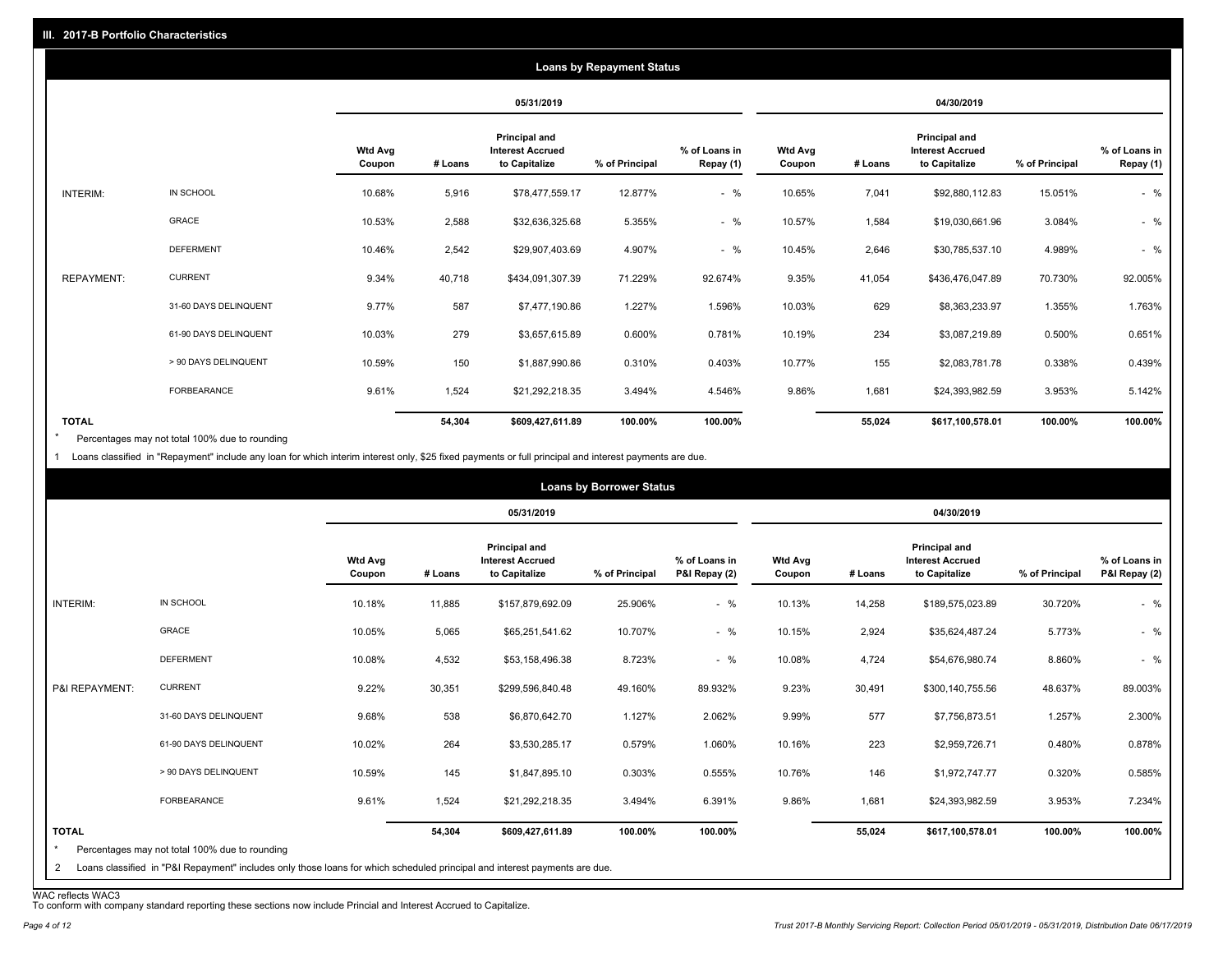| Pool Balance<br>\$609,427,611.89<br>\$617,100,578.01<br>Total # Loans<br>54,304<br>55,024<br>Total # Borrowers<br>52,198<br>52,890<br>9.76%<br>9.74%<br>Weighted Average Coupon<br>129.06<br>129.28<br>Weighted Average Remaining Term<br>92.3%<br>92.3%<br>Percent of Pool - Cosigned<br>7.7%<br>7.7%<br>Percent of Pool - Non Cosigned<br>Borrower Interest Accrued for Period<br>\$4,665,173.01<br>\$4,596,917.93<br><b>Outstanding Borrower Interest Accrued</b><br>\$43,231,687.46<br>\$42,777,619.13<br>Gross Principal Realized Loss - Periodic *<br>\$675,848.98<br>\$799,054.68<br>Gross Principal Realized Loss - Cumulative *<br>\$7,354,586.15<br>\$6,678,737.17<br>Recoveries on Realized Losses - Periodic<br>\$69,753.35<br>\$44,595.66<br>Recoveries on Realized Losses - Cumulative<br>\$729,997.63<br>\$660,244.28<br>Net Losses - Periodic<br>\$606,095.63<br>\$754,459.02<br>Net Losses - Cumulative<br>\$6,624,588.52<br>\$6,018,492.89<br>Non-Cash Principal Activity - Capitalized Interest<br>\$1,141,813.78<br>\$607,415.53<br>Since Issued Total Constant Prepayment Rate (CPR) (1)<br>10.82%<br>10.78%<br><b>Loan Substitutions</b><br>\$0.00<br>\$0.00<br><b>Cumulative Loan Substitutions</b><br>\$0.00<br>\$0.00<br><b>Unpaid Servicing Fees</b><br>\$0.00<br>\$0.00<br><b>Unpaid Administration Fees</b><br>\$0.00<br>\$0.00<br><b>Unpaid Carryover Servicing Fees</b><br>\$0.00<br>\$0.00<br>Note Interest Shortfall<br>\$0.00<br>\$0.00<br>Loans in Modification<br>\$22,065,263.94<br>\$20,296,889.25<br>% of Loans in Modification as a % of Loans in Repayment (P&I)<br>7.08%<br>6.49%<br>% Annualized Gross Principal Realized Loss - Periodic as a %<br>2.60%<br>of Loans in Repayment (P&I) * 12<br>% Gross Principal Realized Loss - Cumulative as a % of<br>Original Pool Balance<br>0.98% | 5/31/2019 | 4/30/2019 |
|-------------------------------------------------------------------------------------------------------------------------------------------------------------------------------------------------------------------------------------------------------------------------------------------------------------------------------------------------------------------------------------------------------------------------------------------------------------------------------------------------------------------------------------------------------------------------------------------------------------------------------------------------------------------------------------------------------------------------------------------------------------------------------------------------------------------------------------------------------------------------------------------------------------------------------------------------------------------------------------------------------------------------------------------------------------------------------------------------------------------------------------------------------------------------------------------------------------------------------------------------------------------------------------------------------------------------------------------------------------------------------------------------------------------------------------------------------------------------------------------------------------------------------------------------------------------------------------------------------------------------------------------------------------------------------------------------------------------------------------------------------------------------------------------------------------------------------------|-----------|-----------|
|                                                                                                                                                                                                                                                                                                                                                                                                                                                                                                                                                                                                                                                                                                                                                                                                                                                                                                                                                                                                                                                                                                                                                                                                                                                                                                                                                                                                                                                                                                                                                                                                                                                                                                                                                                                                                                     |           |           |
|                                                                                                                                                                                                                                                                                                                                                                                                                                                                                                                                                                                                                                                                                                                                                                                                                                                                                                                                                                                                                                                                                                                                                                                                                                                                                                                                                                                                                                                                                                                                                                                                                                                                                                                                                                                                                                     |           |           |
|                                                                                                                                                                                                                                                                                                                                                                                                                                                                                                                                                                                                                                                                                                                                                                                                                                                                                                                                                                                                                                                                                                                                                                                                                                                                                                                                                                                                                                                                                                                                                                                                                                                                                                                                                                                                                                     |           |           |
|                                                                                                                                                                                                                                                                                                                                                                                                                                                                                                                                                                                                                                                                                                                                                                                                                                                                                                                                                                                                                                                                                                                                                                                                                                                                                                                                                                                                                                                                                                                                                                                                                                                                                                                                                                                                                                     |           |           |
|                                                                                                                                                                                                                                                                                                                                                                                                                                                                                                                                                                                                                                                                                                                                                                                                                                                                                                                                                                                                                                                                                                                                                                                                                                                                                                                                                                                                                                                                                                                                                                                                                                                                                                                                                                                                                                     |           |           |
|                                                                                                                                                                                                                                                                                                                                                                                                                                                                                                                                                                                                                                                                                                                                                                                                                                                                                                                                                                                                                                                                                                                                                                                                                                                                                                                                                                                                                                                                                                                                                                                                                                                                                                                                                                                                                                     |           |           |
|                                                                                                                                                                                                                                                                                                                                                                                                                                                                                                                                                                                                                                                                                                                                                                                                                                                                                                                                                                                                                                                                                                                                                                                                                                                                                                                                                                                                                                                                                                                                                                                                                                                                                                                                                                                                                                     |           |           |
|                                                                                                                                                                                                                                                                                                                                                                                                                                                                                                                                                                                                                                                                                                                                                                                                                                                                                                                                                                                                                                                                                                                                                                                                                                                                                                                                                                                                                                                                                                                                                                                                                                                                                                                                                                                                                                     |           |           |
|                                                                                                                                                                                                                                                                                                                                                                                                                                                                                                                                                                                                                                                                                                                                                                                                                                                                                                                                                                                                                                                                                                                                                                                                                                                                                                                                                                                                                                                                                                                                                                                                                                                                                                                                                                                                                                     |           |           |
|                                                                                                                                                                                                                                                                                                                                                                                                                                                                                                                                                                                                                                                                                                                                                                                                                                                                                                                                                                                                                                                                                                                                                                                                                                                                                                                                                                                                                                                                                                                                                                                                                                                                                                                                                                                                                                     |           |           |
|                                                                                                                                                                                                                                                                                                                                                                                                                                                                                                                                                                                                                                                                                                                                                                                                                                                                                                                                                                                                                                                                                                                                                                                                                                                                                                                                                                                                                                                                                                                                                                                                                                                                                                                                                                                                                                     |           |           |
|                                                                                                                                                                                                                                                                                                                                                                                                                                                                                                                                                                                                                                                                                                                                                                                                                                                                                                                                                                                                                                                                                                                                                                                                                                                                                                                                                                                                                                                                                                                                                                                                                                                                                                                                                                                                                                     |           |           |
|                                                                                                                                                                                                                                                                                                                                                                                                                                                                                                                                                                                                                                                                                                                                                                                                                                                                                                                                                                                                                                                                                                                                                                                                                                                                                                                                                                                                                                                                                                                                                                                                                                                                                                                                                                                                                                     |           |           |
|                                                                                                                                                                                                                                                                                                                                                                                                                                                                                                                                                                                                                                                                                                                                                                                                                                                                                                                                                                                                                                                                                                                                                                                                                                                                                                                                                                                                                                                                                                                                                                                                                                                                                                                                                                                                                                     |           |           |
|                                                                                                                                                                                                                                                                                                                                                                                                                                                                                                                                                                                                                                                                                                                                                                                                                                                                                                                                                                                                                                                                                                                                                                                                                                                                                                                                                                                                                                                                                                                                                                                                                                                                                                                                                                                                                                     |           |           |
|                                                                                                                                                                                                                                                                                                                                                                                                                                                                                                                                                                                                                                                                                                                                                                                                                                                                                                                                                                                                                                                                                                                                                                                                                                                                                                                                                                                                                                                                                                                                                                                                                                                                                                                                                                                                                                     |           |           |
|                                                                                                                                                                                                                                                                                                                                                                                                                                                                                                                                                                                                                                                                                                                                                                                                                                                                                                                                                                                                                                                                                                                                                                                                                                                                                                                                                                                                                                                                                                                                                                                                                                                                                                                                                                                                                                     |           |           |
|                                                                                                                                                                                                                                                                                                                                                                                                                                                                                                                                                                                                                                                                                                                                                                                                                                                                                                                                                                                                                                                                                                                                                                                                                                                                                                                                                                                                                                                                                                                                                                                                                                                                                                                                                                                                                                     |           |           |
|                                                                                                                                                                                                                                                                                                                                                                                                                                                                                                                                                                                                                                                                                                                                                                                                                                                                                                                                                                                                                                                                                                                                                                                                                                                                                                                                                                                                                                                                                                                                                                                                                                                                                                                                                                                                                                     |           |           |
|                                                                                                                                                                                                                                                                                                                                                                                                                                                                                                                                                                                                                                                                                                                                                                                                                                                                                                                                                                                                                                                                                                                                                                                                                                                                                                                                                                                                                                                                                                                                                                                                                                                                                                                                                                                                                                     |           |           |
|                                                                                                                                                                                                                                                                                                                                                                                                                                                                                                                                                                                                                                                                                                                                                                                                                                                                                                                                                                                                                                                                                                                                                                                                                                                                                                                                                                                                                                                                                                                                                                                                                                                                                                                                                                                                                                     |           |           |
|                                                                                                                                                                                                                                                                                                                                                                                                                                                                                                                                                                                                                                                                                                                                                                                                                                                                                                                                                                                                                                                                                                                                                                                                                                                                                                                                                                                                                                                                                                                                                                                                                                                                                                                                                                                                                                     |           |           |
|                                                                                                                                                                                                                                                                                                                                                                                                                                                                                                                                                                                                                                                                                                                                                                                                                                                                                                                                                                                                                                                                                                                                                                                                                                                                                                                                                                                                                                                                                                                                                                                                                                                                                                                                                                                                                                     |           |           |
|                                                                                                                                                                                                                                                                                                                                                                                                                                                                                                                                                                                                                                                                                                                                                                                                                                                                                                                                                                                                                                                                                                                                                                                                                                                                                                                                                                                                                                                                                                                                                                                                                                                                                                                                                                                                                                     |           |           |
|                                                                                                                                                                                                                                                                                                                                                                                                                                                                                                                                                                                                                                                                                                                                                                                                                                                                                                                                                                                                                                                                                                                                                                                                                                                                                                                                                                                                                                                                                                                                                                                                                                                                                                                                                                                                                                     |           |           |
|                                                                                                                                                                                                                                                                                                                                                                                                                                                                                                                                                                                                                                                                                                                                                                                                                                                                                                                                                                                                                                                                                                                                                                                                                                                                                                                                                                                                                                                                                                                                                                                                                                                                                                                                                                                                                                     |           |           |
|                                                                                                                                                                                                                                                                                                                                                                                                                                                                                                                                                                                                                                                                                                                                                                                                                                                                                                                                                                                                                                                                                                                                                                                                                                                                                                                                                                                                                                                                                                                                                                                                                                                                                                                                                                                                                                     |           | 3.07%     |
|                                                                                                                                                                                                                                                                                                                                                                                                                                                                                                                                                                                                                                                                                                                                                                                                                                                                                                                                                                                                                                                                                                                                                                                                                                                                                                                                                                                                                                                                                                                                                                                                                                                                                                                                                                                                                                     |           | 0.89%     |

\* In accordance with the Servicer's current policies and procedures, after September 1, 2017 loans subject to bankruptcy claims generally will not be reported as a charged-off unless and until they are delinquent for 120 d

(1) For additional information, see 'Since Issued CPR Methodology' found on page 11 of this report.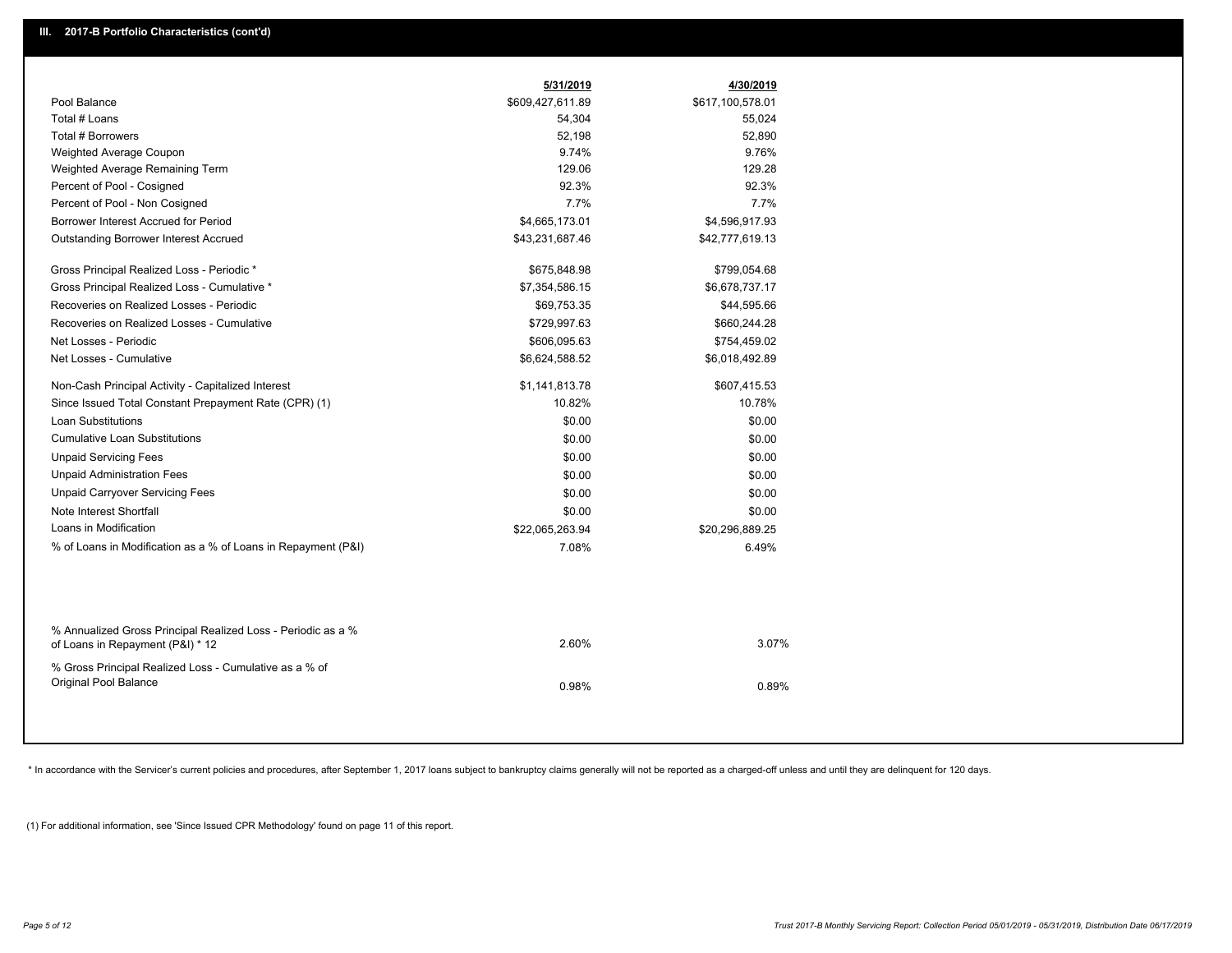#### **Loan Program**  A

|                                    | Weighted<br><b>Average Coupon</b> | # LOANS | <b>\$ AMOUNT</b> | $%$ *    |
|------------------------------------|-----------------------------------|---------|------------------|----------|
| - Smart Option Interest-Only Loans | 8.66%                             | 12,877  | \$114,137,401.98 | 18.729%  |
| - Smart Option Fixed Pay Loans     | 9.69%                             | 13,543  | \$185,827,841.08 | 30.492%  |
| - Smart Option Deferred Loans      | 10.00%                            | 27.884  | \$309,462,368.83 | 50.779%  |
| - Other Loan Programs              | $0.00\%$                          | 0       | \$0.00           | 0.000%   |
| <b>Total</b>                       | 9.66%                             | 54,304  | \$609,427,611.89 | 100.000% |

\* Percentages may not total 100% due to rounding

B

C

**Index Type**

|                       | Weighted<br><b>Average Coupon</b> | # LOANS | <b>\$ AMOUNT</b> | $%$ *    |
|-----------------------|-----------------------------------|---------|------------------|----------|
| - Fixed Rate Loans    | 8.58%                             | 11.388  | \$139,761,031.59 | 22.933%  |
| - LIBOR Indexed Loans | 9.98%                             | 42,916  | \$469,666,580.30 | 77.067%  |
| - Other Index Rates   | 0.00%                             |         | \$0.00           | 0.000%   |
| Total                 | $9.66\%$                          | 54,304  | \$609,427,611.89 | 100.000% |

\* Percentages may not total 100% due to rounding

### **Weighted Average Recent FICO**

| # LOANS | <b>\$ AMOUNT</b> | $%$ *    |
|---------|------------------|----------|
| 3,875   | \$39,920,272.69  | 6.550%   |
| 3,279   | \$36,005,814.97  | 5.908%   |
| 6,178   | \$69,170,507.61  | 11.350%  |
| 12,021  | \$136,660,808.60 | 22.424%  |
| 28,942  | \$327,549,164.05 | 53.747%  |
| 9       | \$121,043.97     | 0.020%   |
| 54,304  | \$609,427,611.89 | 100.000% |
|         |                  |          |
|         |                  |          |

WAC reflects WAC3

To conform with company standard reporting these sections now include Princial and Interest Accrued to Capitalize.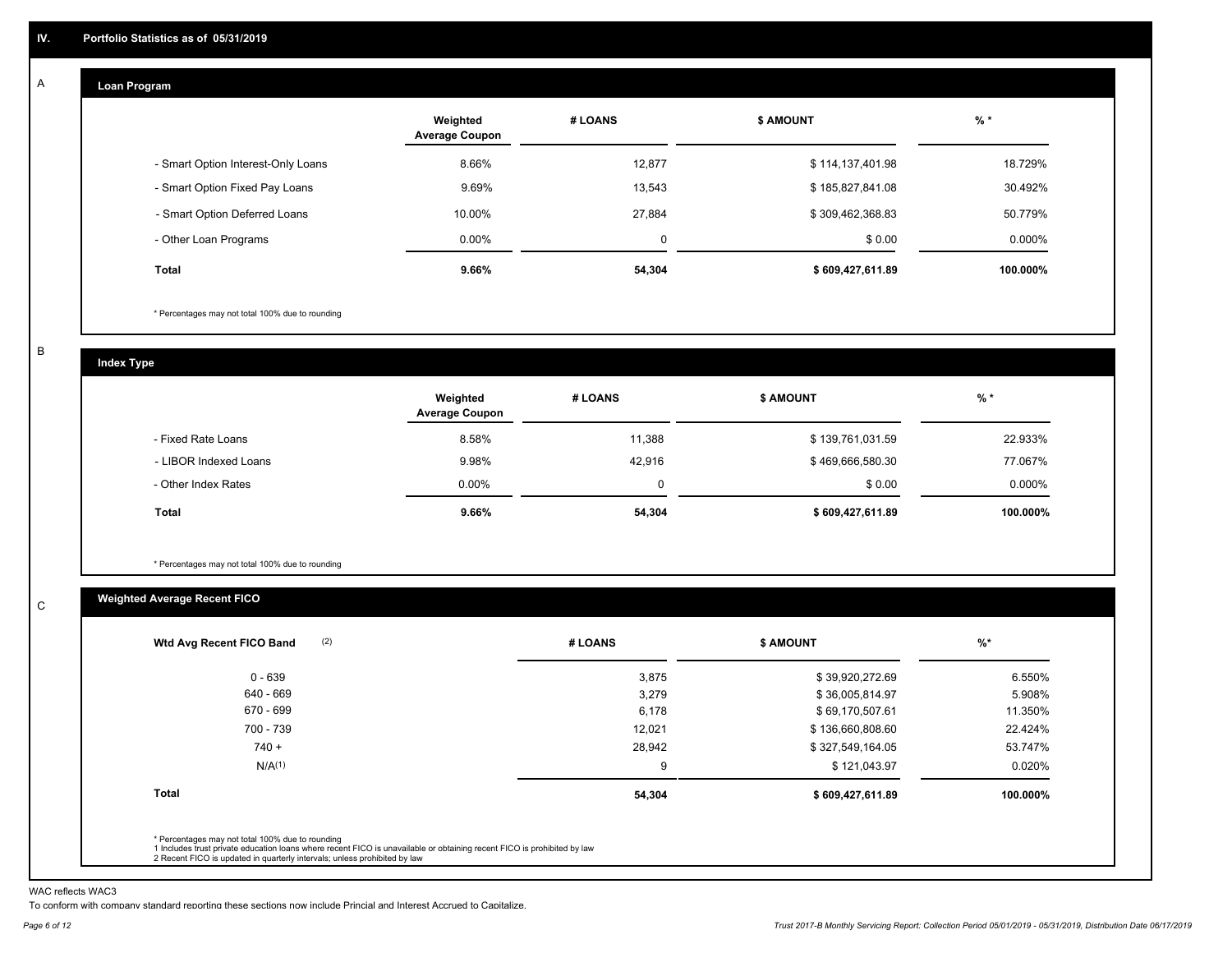| А. | 2017-B Reserve Account, Principal Distribution, and R-2 Certificate Calculations<br><b>Reserve Account</b>                                                                                         |                           |  |
|----|----------------------------------------------------------------------------------------------------------------------------------------------------------------------------------------------------|---------------------------|--|
|    | Specified Reserve Account Balance                                                                                                                                                                  | \$1,891,480.00            |  |
|    | Actual Reserve Account Balance                                                                                                                                                                     | \$1,891,480.00            |  |
| В. |                                                                                                                                                                                                    |                           |  |
|    | <b>Principal Distribution Amount</b>                                                                                                                                                               |                           |  |
|    | Class A Notes Outstanding<br>i.                                                                                                                                                                    | \$429,005,268.08          |  |
|    | Pool Balance<br>ii.                                                                                                                                                                                | \$609,427,611.89          |  |
|    | First Priority Principal Distribution Amount (i - ii)<br>iii.                                                                                                                                      | \$0.00                    |  |
|    | Class A and B Notes Outstanding<br>iv.                                                                                                                                                             | \$479,005,268.08          |  |
|    | First Priority Principal Distribution Amount<br>ν.                                                                                                                                                 | \$0.00                    |  |
|    | Pool Balance<br>vi.                                                                                                                                                                                | \$609,427,611.89          |  |
|    | Specified Overcollateralization Amount<br>vii.                                                                                                                                                     | \$182,828,283.57          |  |
|    | Regular Principal Distribution Amount (if (iv > 0, (iv - v) - (vi - vii))<br>viii.                                                                                                                 | \$52,405,939.76           |  |
|    | Pool Balance<br>ix.                                                                                                                                                                                | \$609,427,611.89          |  |
|    | 10% of Initial Pool Balance<br>х.                                                                                                                                                                  | \$74,820,443.74           |  |
|    | First Priority Principal Distribution Amount<br>xi.                                                                                                                                                | \$0.00                    |  |
|    | Regular Principal Distribution Amount<br>xii.                                                                                                                                                      | \$52,405,939.76           |  |
|    | Available Funds (after payment of waterfall items A through I)<br>xiii.                                                                                                                            | \$0.00                    |  |
|    | xiv. Additional Principal Distribution Amount (if(vi <= x,min(xiii, vi - xi - xii)))                                                                                                               | \$0.00                    |  |
| C. | R-2 Certificate                                                                                                                                                                                    |                           |  |
|    | Previous Notional Balance                                                                                                                                                                          | \$45,942,940.00           |  |
|    | Shortfall of Principal                                                                                                                                                                             | \$0.00                    |  |
|    | Shortfall of Interest                                                                                                                                                                              | \$0.00                    |  |
|    | <b>Current Notional Balance</b><br>Excess Distribution Allocated (1)                                                                                                                               | \$45,942,940.00<br>\$0.00 |  |
| D. | R-3 Certificate                                                                                                                                                                                    |                           |  |
|    | <b>Previous Notional Balance</b>                                                                                                                                                                   | \$31,150,858.83           |  |
|    | Remaining Principal Collections (2)                                                                                                                                                                | \$0.00                    |  |
|    | <b>Current Notional Balance</b>                                                                                                                                                                    | \$30,475,009.85           |  |
|    | 1. Until the notional amount of the R-2 Certificate is reduced to zero and if there is excess cash through the distribution available it will be distributed to the R-2 Certificate, otherwise the |                           |  |

amount will be zero

2. Payments will be made after the principal balance of each class of notes has been reduced to zero and the pool balance is less than or equal to the principal balance of the R-3 Certificate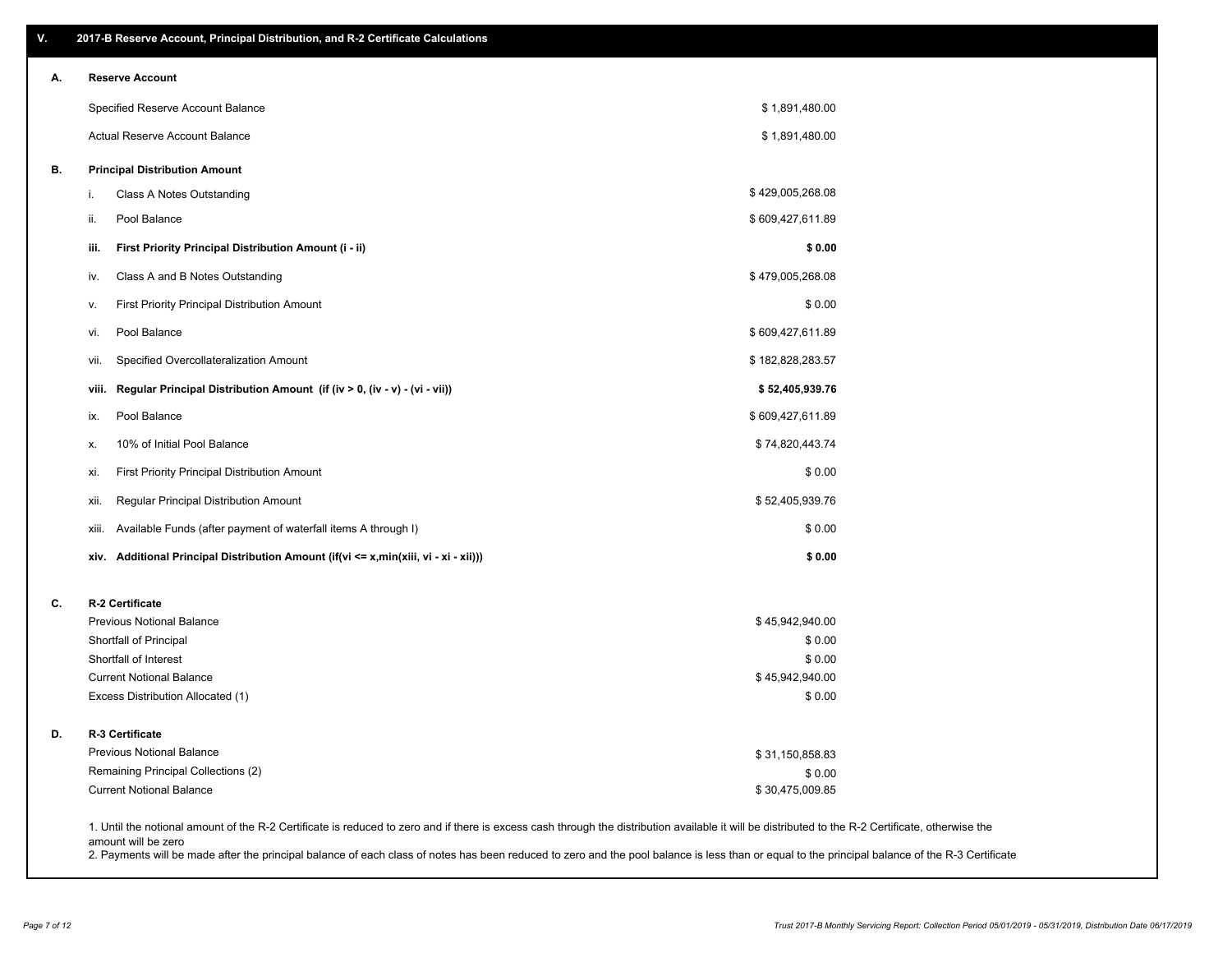|    |                                                         | Paid            | <b>Funds Balance</b> |
|----|---------------------------------------------------------|-----------------|----------------------|
|    | <b>Total Available Funds</b>                            |                 | \$11,701,854.03      |
| A  | <b>Trustee Fees</b>                                     | \$13,125.00     | \$11,688,729.03      |
| B  | <b>Servicing Fees</b>                                   | \$385,172.97    | \$11,303,556.06      |
| C  | i. Administration Fees                                  | \$8,333.00      | \$11,295,223.06      |
|    | ii. Unreimbursed Administrator Advances plus any Unpaid | \$0.00          | \$11,295,223.06      |
| D  | Class A Noteholders Interest Distribution Amount        | \$1,087,789.31  | \$10,207,433.75      |
| E. | <b>First Priority Principal Payment</b>                 | \$0.00          | \$10,207,433.75      |
| F. | <b>Class B Noteholders Interest Distribution Amount</b> | \$145,833.33    | \$10,061,600.42      |
| G  | <b>Reinstatement Reserve Account</b>                    | \$0.00          | \$10,061,600.42      |
| H  | Regular Principal Distribution                          | \$10,061,600.42 | \$0.00               |
|    | <b>Carryover Servicing Fees</b>                         | \$0.00          | \$0.00               |
| J  | Additional Principal Distribution Amount                | \$0.00          | \$0.00               |
| Κ  | Unpaid Expenses of Trustee                              | \$0.00          | \$0.00               |
| L  | Unpaid Expenses of Administrator                        | \$0.00          | \$0.00               |
| M  | i. Remaining Funds to the R-1 Certificateholder(s)      | \$0.00          | \$0.00               |
|    | ii. Remaining Funds to the R-2 Certificateholder(s)     | \$0.00          | \$0.00               |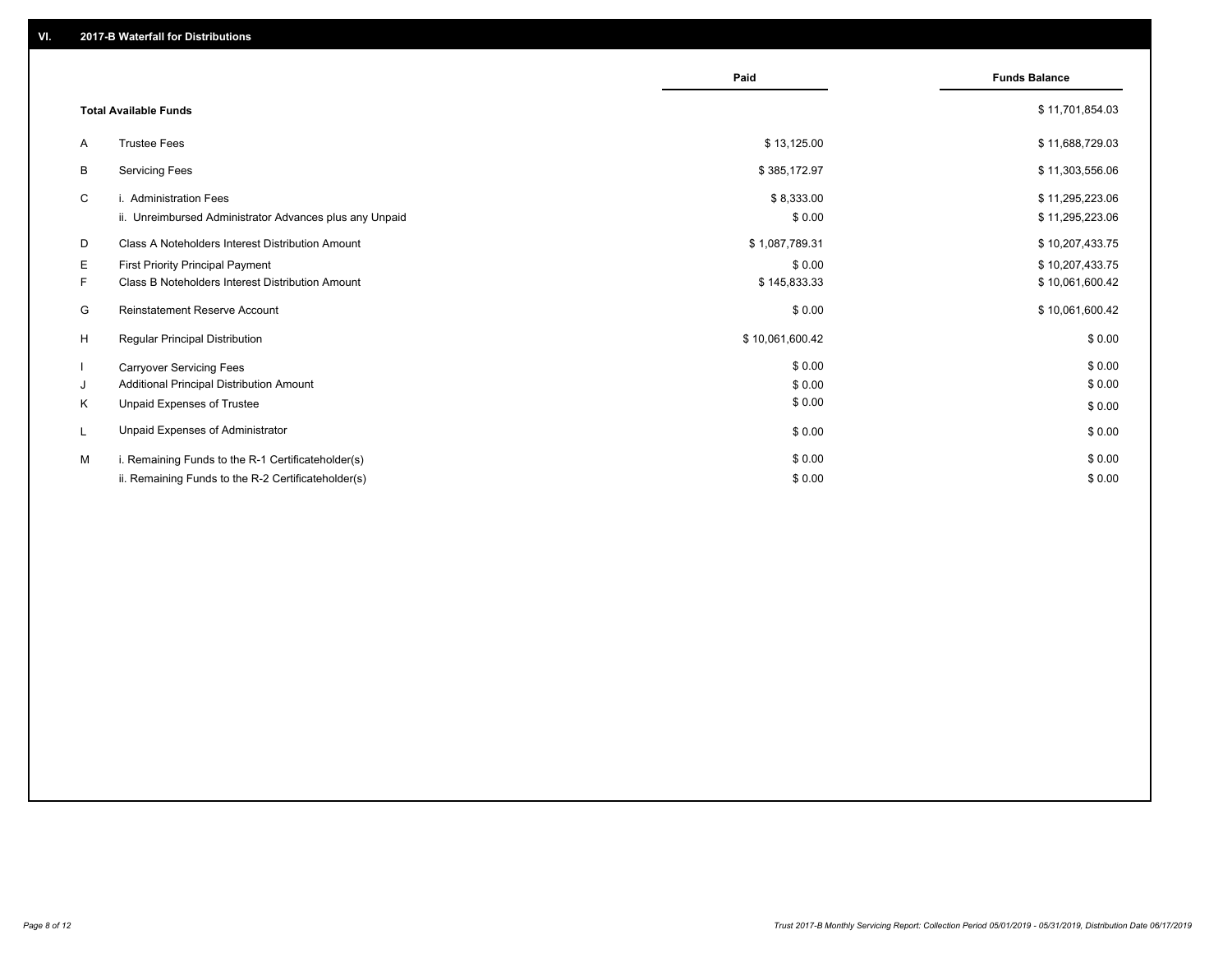| <b>Distribution Amounts</b>                                |                         |                         |                         |
|------------------------------------------------------------|-------------------------|-------------------------|-------------------------|
|                                                            | A <sub>1</sub>          | A <sub>2</sub> A        | A <sub>2</sub> B        |
| Cusip/Isin                                                 | 83189DAA8               | 83189DAB6               | 83189DAC4               |
| <b>Beginning Balance</b>                                   | \$29,005,268.08         | \$268,000,000.00        | \$132,000,000.00        |
| Index                                                      | <b>LIBOR</b>            | <b>FIXED</b>            | <b>LIBOR</b>            |
| Spread/Fixed Rate                                          | 0.27%                   | 2.82%                   | 0.75%                   |
| Record Date (Days Prior to Distribution)                   | 1 NEW YORK BUSINESS DAY | 1 NEW YORK BUSINESS DAY | 1 NEW YORK BUSINESS DAY |
| <b>Accrual Period Begin</b>                                | 5/15/2019               | 5/15/2019               | 5/15/2019               |
| <b>Accrual Period End</b>                                  | 6/17/2019               | 6/15/2019               | 6/17/2019               |
| Daycount Fraction                                          | 0.09166667              | 0.08333333              | 0.09166667              |
| Interest Rate*                                             | 2.70963%                | 2.82000%                | 3.18963%                |
| <b>Accrued Interest Factor</b>                             | 0.002483827             | 0.002350000             | 0.002923828             |
| <b>Current Interest Due</b>                                | \$72,044.08             | \$629,800.00            | \$385,945.23            |
| Interest Shortfall from Prior Period Plus Accrued Interest | $$ -$                   | $\frac{2}{3}$ -         | $\frac{1}{2}$           |
| <b>Total Interest Due</b>                                  | \$72,044.08             | \$629,800.00            | \$385,945.23            |
| <b>Interest Paid</b>                                       | \$72,044.08             | \$629,800.00            | \$385,945.23            |
| Interest Shortfall                                         | $$ -$                   | $\mathsf{\$}$ -         | $$ -$                   |
| <b>Principal Paid</b>                                      | \$10,061,600.42         | $\mathsf{\$}$ -         | $$ -$                   |
| <b>Ending Principal Balance</b>                            | \$18,943,667.66         | \$268,000,000.00        | \$132,000,000.00        |
| Paydown Factor                                             | 0.044520356             | 0.000000000             | 0.000000000             |
| <b>Ending Balance Factor</b>                               | 0.083821538             | 1.000000000             | 1.000000000             |

\* Pay rates for Current Distribution. For the interest rates applicable to the next distribution date, please see https://www.salliemae.com/about/investors/data/SMBabrate.txt.

**VII. 2017-B Distributions**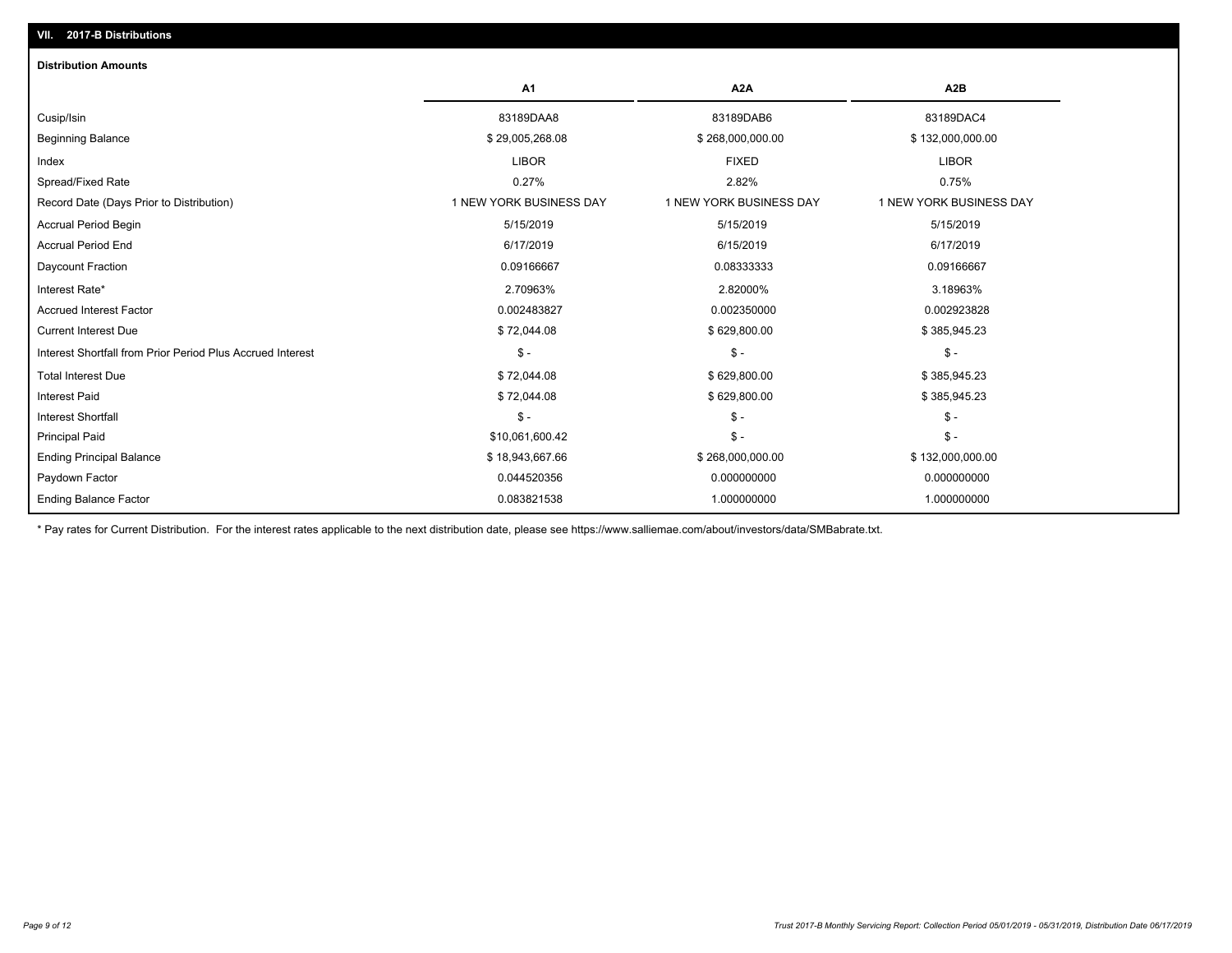| VII. 2017-B Distributions                                  |                         |
|------------------------------------------------------------|-------------------------|
| <b>Distribution Amounts</b>                                |                         |
|                                                            | в                       |
| Cusip/Isin                                                 | 83189DAD2               |
| <b>Beginning Balance</b>                                   | \$50,000,000.00         |
| Index                                                      | <b>FIXED</b>            |
| Spread/Fixed Rate                                          | 3.50%                   |
| Record Date (Days Prior to Distribution)                   | 1 NEW YORK BUSINESS DAY |
| Accrual Period Begin                                       | 5/15/2019               |
| <b>Accrual Period End</b>                                  | 6/15/2019               |
| Daycount Fraction                                          | 0.08333333              |
| Interest Rate*                                             | 3.50000%                |
| <b>Accrued Interest Factor</b>                             | 0.002916667             |
| <b>Current Interest Due</b>                                | \$145,833.33            |
| Interest Shortfall from Prior Period Plus Accrued Interest | $\frac{1}{2}$           |
| <b>Total Interest Due</b>                                  | \$145,833.33            |
| Interest Paid                                              | \$145,833.33            |
| Interest Shortfall                                         | $\frac{1}{2}$           |
| <b>Principal Paid</b>                                      | $\frac{1}{2}$           |
| <b>Ending Principal Balance</b>                            | \$50,000,000.00         |
| Paydown Factor                                             | 0.000000000             |
| Ending Balance Factor                                      | 1.000000000             |

\* Pay rates for Current Distribution. For the interest rates applicable to the next distribution date, please see https://www.salliemae.com/about/investors/data/SMBabrate.txt.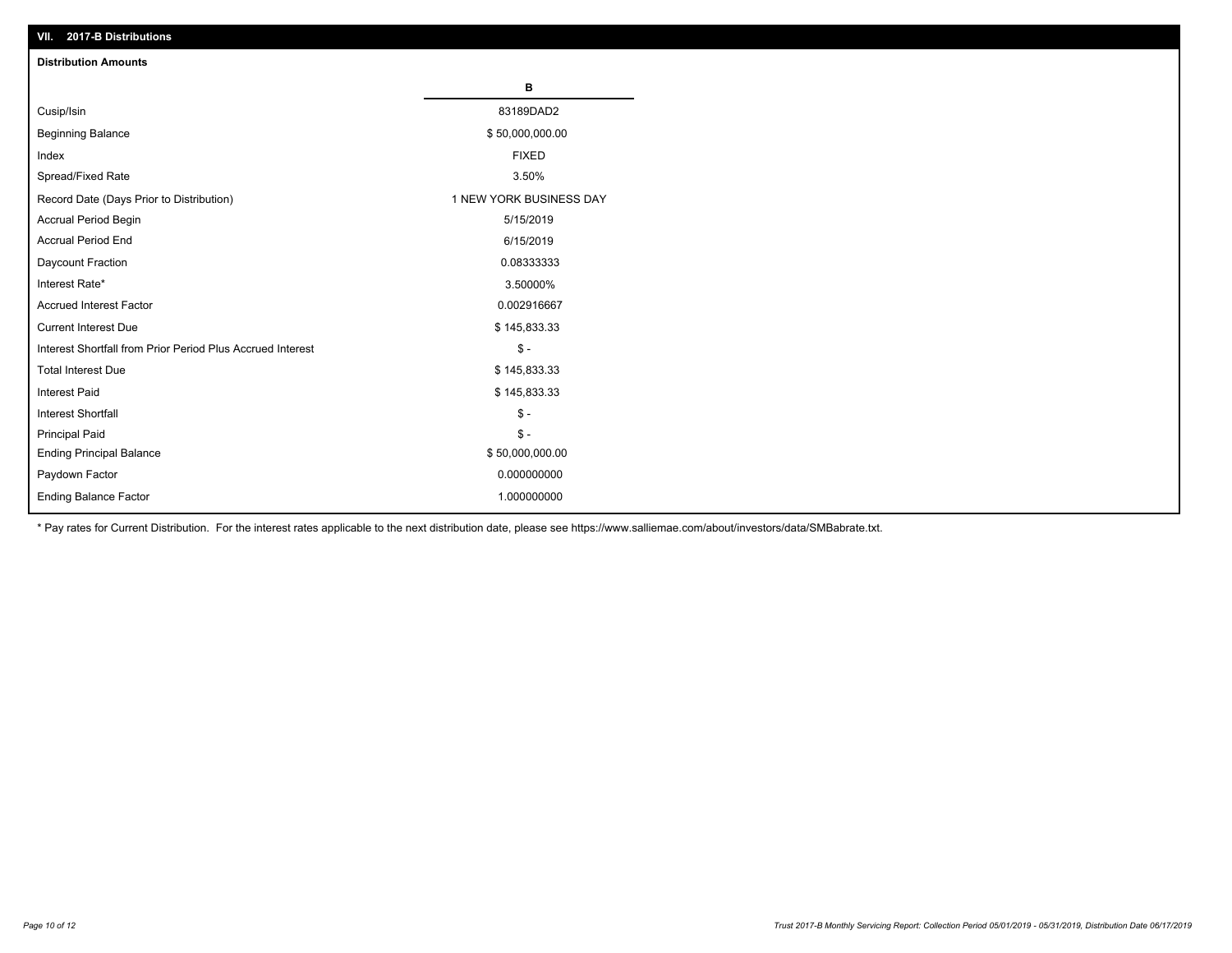#### **Since Issued Total CPR**

$$
\text{total CPR} = 1 - \left(\frac{APB}{PPB}\right)^{\left(\frac{12}{MSC}\right)}
$$

APB = Actual period-end Pool Balance PPB = Projected period-end Pool Balance assuming no prepayments and no defaults Pool Balance = Sum(Principal Balance + Interest Accrued to Capitalize Balance) MSC = Months Since Cut-Off

#### **Since-Issued Total Constant Prepayment Rate (CPR)**

Since-Issued Total CPR measures prepayments, both voluntary and involuntary, for a trust student loan pool over the life of a transaction. For each trust distribution, the actual month-end pool balance is compared against a month-end pool balance originally projected at issuance assuming no prepayments and defaults. For purposes of Since-Issued Total CPR calculations, projected period end pool balance assumes in-school status loans have up to a six month grace period before moving to repayment, grace status loans remain in grace status until their status end date and then to move to full principal and interest repayment, loans subject to interim interest or fixed payments during their in-school and grace period continue paying interim interest or fixed payments until full principal and interest repayment begins, all other trust loans are in full principal and interest repayment status, and that no trust loan in full principal and interest repayment moves from full principal and interest repayment status to any other status.

#### **Weighted Average Coupon**

*WAC1 = APB* ((*CIR*)\*(*APB*))

*WAC2 = APB*



APB = Actual period-end Pool Balance

CIR = Average of the Contractual Interest Rate (1)

APCL = Average of the Applicable Interest Rate (2)

ACTL = Average of the Actual Interest Rate (3)

#### **Weighted Average Coupon (WAC)**

(1) Contractual Interest Rate represents the interest rate indicated in the Promissory Note

(2) Appliclable Interest Rate represents the interest rate after rate reductions, if applicable, are applied

(3) Actual Interest Rate represents the interest rate when borrower incentive programs and rate reductions, if applicable, are applied